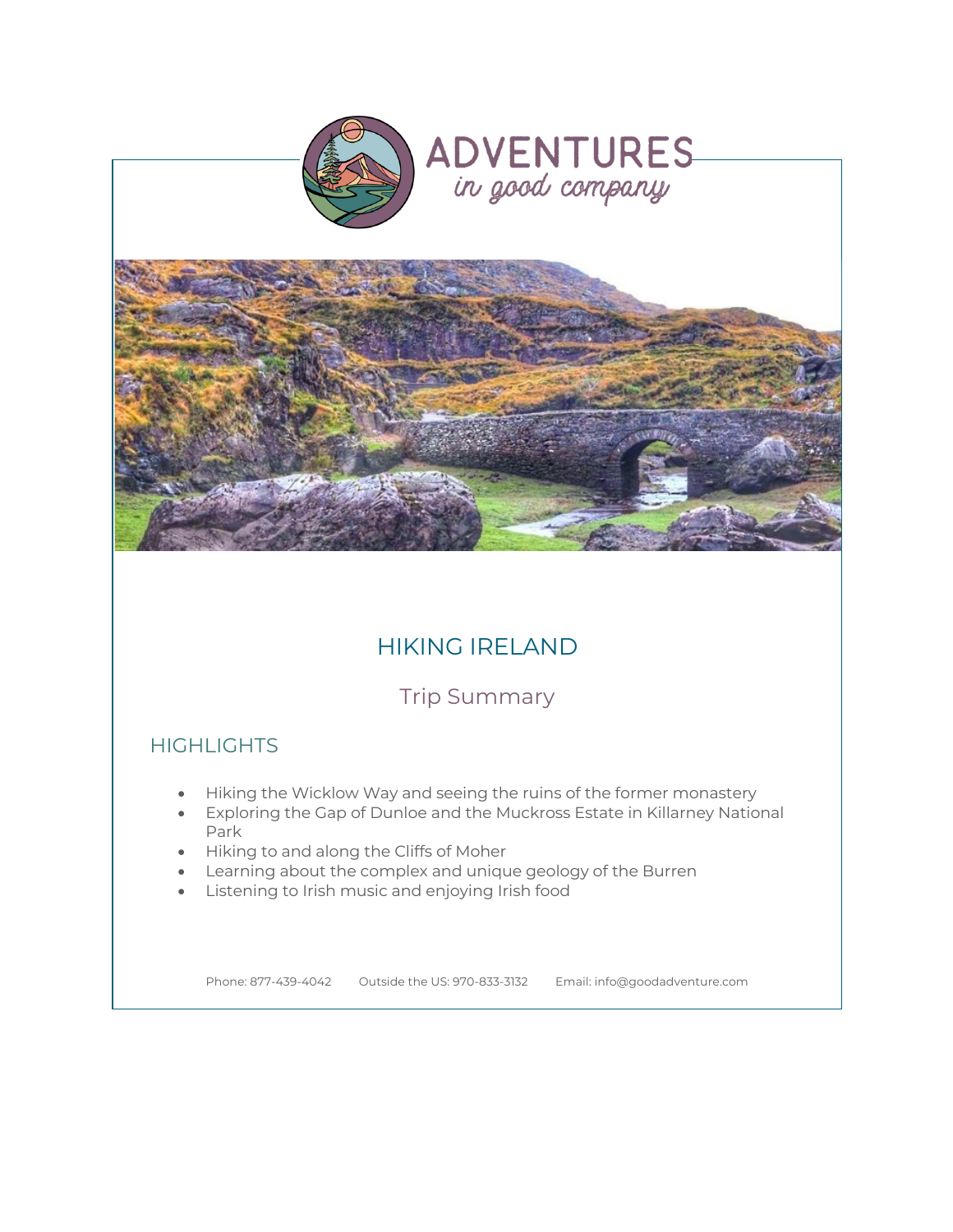### TRIP AT A GLANCE

| Location:          | Ireland                                                                                                                                     |
|--------------------|---------------------------------------------------------------------------------------------------------------------------------------------|
| <b>Activities:</b> | <b>Hiking</b>                                                                                                                               |
| Arrive:            | In the lobby of our Dublin hotel at 5:30 p.m. on Day 1<br>Please Note: This trip begins in Dublin, Ireland and ends in<br>Shannon, Ireland. |
| Depart:            | Anytime from 11 a.m. on the last day of the trip (Day 10) from the<br>Shannon Airport (SNN)                                                 |

### Trip Overview

The Emerald Isle is known for its varied and delightful hiking and on this trip we aim to sample the best. We'll experience the diverse geography of the island as we hike parts of the Wicklow, Kerry, and Burren Ways, visit Killarney National Park and the Cliffs of Moher, and hike in mountains and along cliff tops. We'll also listen to Irish music and sample Irish cuisine, learn about Irish history, and experience the hospitality for which Ireland is known.

### Rating

This trip is designed for active women in good physical condition who want to experience Ireland on foot. Previous hiking experience is desirable but not required; more essential is having the required level of fitness. This trip is rated a 3, which means typically hiking 4 - 6 hours a day, although there is one longer day of hiking. Preparation for this trip will require aerobic conditioning at least 4 times a week with some preparatory hiking on weekends. **Rating**: 1 2 **[3]** 4 5

### What's Included

- An AGC guide and a local guide (There will be an AGC guide with 8 or more participants, below 8 there will not be an AGC guide)
- All transport within Ireland other than the Dublin airport transfer
- 9 nights double occupancy lodging
- All breakfasts and lunches and eight dinners, as detailed in the itinerary
- Entrance to the Rock of Cashel and Muckross Estate

**Not Included:** Travel to Ireland, one dinner, airport transfer in Dublin, alcoholic beverages, guide gratuities, and trip insurance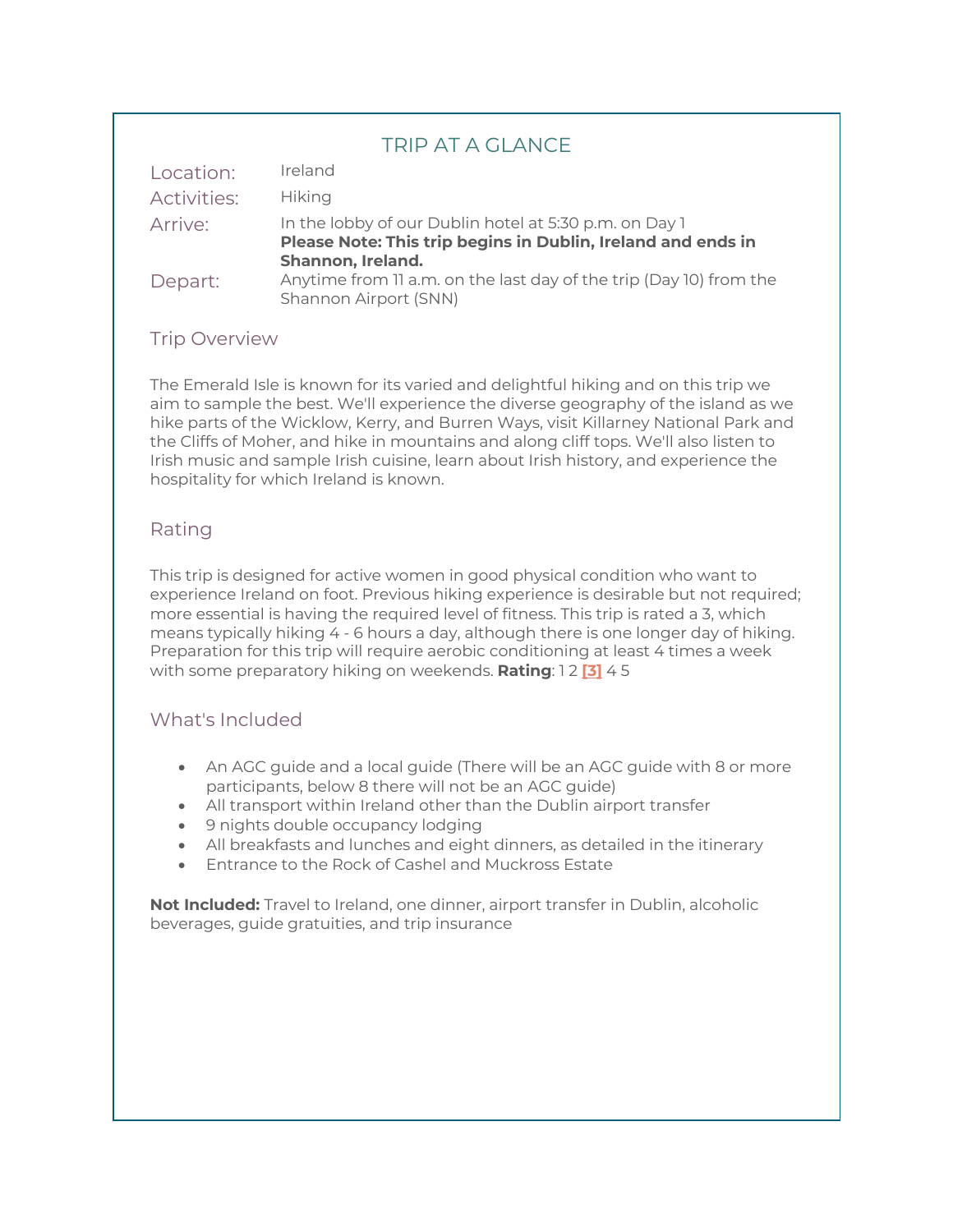### OUR ITINERARY

Below is the itinerary we have planned for the trip. As is true on any adventure travel trip, plans for any specific day may be modified due to weather considerations, unforeseen circumstances, new opportunities, and group interests.

#### **DAY 1**

Arrive in Dublin on Day 1 in time to meet at our hotel at 5:30 p.m. If you arrive before your room is ready, the hotel is happy to store your luggage. We will meet in the lobby of our hotel for introductions and then go out together for a welcome dinner, where we will continue getting to know each other and talk about our upcoming Irish hiking adventure. Dublin is a very happening place on any night and if you don't need an early bedtime, it's a safe and fun place to walk around.

Overnight: Dublin at Buswells Hotel or similar (D)

#### **DAY 2**

After eating breakfast and packing up, we'll meet our Irish guide and head south. Our destination is a section of the Wicklow Way, one of Ireland's premiere long-distance paths. While the entire Way is 79 miles, we'll be hiking 2 sections of it widely regarded as among the finest.

Our section today, from Roundwood to Glendalough, is an excellent warm up hike. While considered one of the easier sections, it's our first exposure to a true mountain route. This will also allow some time for exploring the very heart of the Wicklow uplands, located at the junction of four major glacial valleys: Avonmore, Glenmacnass, Glendasan and Glendalough. A combination of public road (briefly), forest track, and mountain trail takes us across rivers, down into valleys, and onto mountain sections. Our final section is a descent into lovely Glendalough (pronounced glen-da-lock), which is Gaelic for "The Valley of Two Lakes", and formerly a monastic site founded by a 6th century hermit. We'll end at the Glendalough Visitors Center and shuttle to our hotel for the night.

Driving: 1.5 hours. Hiking: 4 hours, 7.5 miles, 1,130-foot elevation gain. Overnight: Glendalough Hotel or similar. (B, L, D)

#### **DAY 3**

We'll spend another day on the Wicklow Way, starting where we stopped at the Visitor's Center and continuing on to Glenmalure. Our hike starts in the valley and then steadily heads up. We'll see the ancient ruins of the Monastic City as we pass Polnass Waterfall, after which we follow a forest road that heads up steadily to the boggy saddle between Mullacor and Lugduff. We're rewarded by a view of Ireland's longest valley, where we'll soon find ourselves enjoying the hospitality of Glenmalure Lodge or similar.

Hiking: 5 hours, 8.7 miles, 1,270-foot elevation gain. Overnight: Glenmalure Lodge or similar (B,L,D)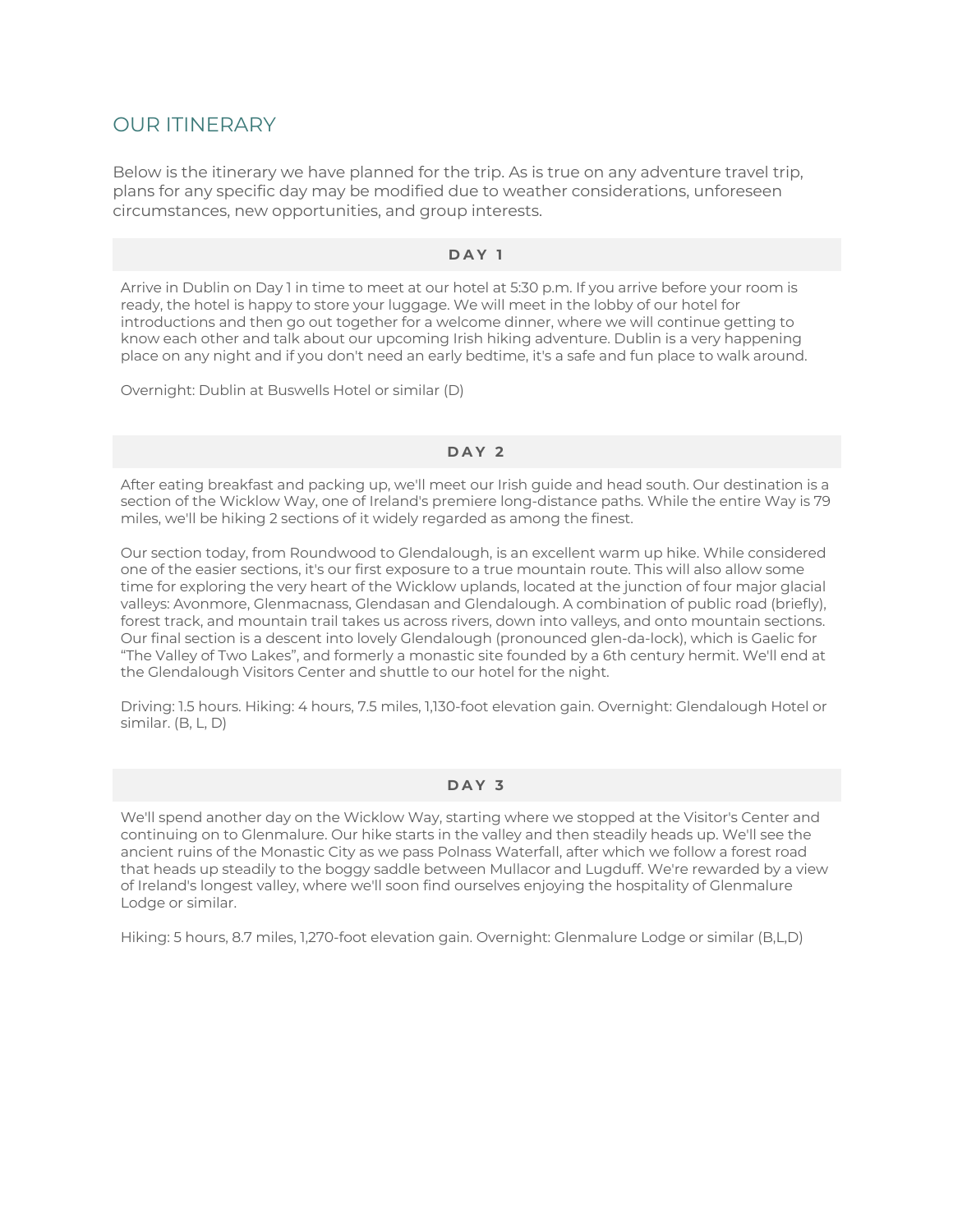#### **DAY 4**

We have a longer drive today as we head towards the western side of Ireland and Killarney National Park. We'll break up the drive with a stop at the fascinating Rock of Cashel. Perched on a limestone hill , it's one of Ireland's most important historic sites. Dating back to the 12th century, our very informative local guide will explain its evolution from a fortress of kings to a Catholic monastery and cathedral.

Then it's on to Killarney, home of the MacGillycuddy Reeks and the famous Muckross Estate. We'll only have time for a short hike today and this one is lovely, a looped walk featuring lakeshore trails, medieval ruins, babbling brooks, and woodland solitude. It takes us past the estate and into the historic ruins of Muckross Abbey. Originally the home of Franciscan friars who then relocated into town, the ruins feature well-preserved cloisters that surround a famous Yew Tree. The path leads back by a different way, ending with a total of about 1.5 miles.

Driving: 4 - 5 hours, Hiking 1.5 miles. Overnight: Castle Lodge Guest House in Killarney or similar (B, L, D)

#### **DAY 5**

Today's hike is undoubtedly the most demanding one of the trip, on a very popular section of the famous Kerry Way, also known as the Old Kenmare Road. We'll start with a transfer to Kenmare and from there walk back to Killarney through amazing scenery with lots of ups and downs. It starts with a steady uphill climb to a gap between the small summits of Strickeen and Inchimore, drops down into the town of Gowlane, and then steadily climbs again to Windy Gap, situated between Peaken and Knockanaguish Mountain. It then descends into Killarney National Park with superb views of MacGillycuddy Reeks Mountains. From there it passes Mangerton Mountain, Torc Mountain and Waterfall and finally Muckross House where we were yesterday. Hiking: 5 - 7 hours, 12.7 miles, 2,470 foot elevation gain.

Overnight: Castle Lodge Guest House in Killarney or similar (B, L, D)

#### **DAY 6**

There are many options for hikes today and our final choice depends on the weather and our energy. One possible option is a popular walk through The Gap of Dunloe. The gap is a long narrow valley, splitting the MacGillycuddy Reeks from the Purple Mountain Massif, and is widely considered one of the most beautiful areas in Killarney. The hike starts from Kate Kearney's cottage and after hiking through the gap, a boat picks us up for an hour boat ride to Ross Castle. It's a mellow hike after yesterday and well worth it.

Then it's on to Dingle Town, known for its pretty setting, good restaurants, and most of all - 54 pubs! (in a town of 2,000) where traditional music can be found playing any day of the week. We'll stay here for 2 nights so if you're too tired to go out tonight, there is always tomorrow.

Driving: 1 hour Hiking: 3 - 3.5 hours, 8.8 miles 650-foot elevation gain. Boat ride: 1 hour. Overnight: Dingle Harbor Lodge in Dingle or similar (B, L, D)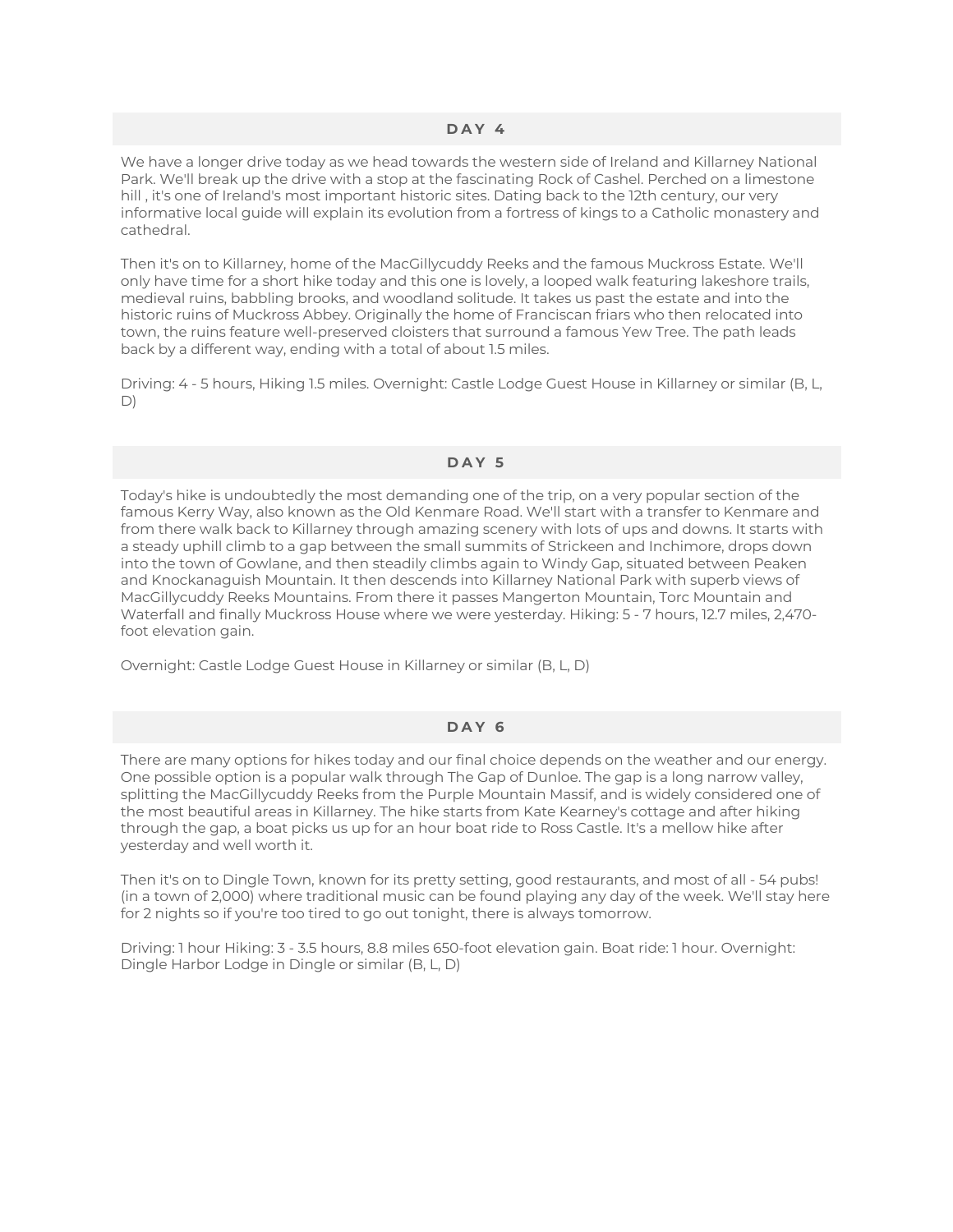The morning is yours to explore Dingle. The gaily colored buildings, craftsman's studios, and multitude of shops make this a fun town to explore. If towns don't interest you, there is a lovely walk along the bay. In late morning we'll drive to Annascaul where we'll have lunch at the South Pole Inn. Tom McCrean, a very famous Irish hero and explorer who is credited with being instrumental in the rescue of the Shackleton Expedition to the South Pole, was born on Dingle and when he returned, he settled in Annascaul and opened the South Pole Inn. Our hike today is called the Three peaks of Annascaul, one of those hikes where you are well rewarded for your effort.

We'll be walking across the Brackloon Ridge with its trio of 1000-feet mountains, including Brackloon Mountain and Knockafeehane. Along the way it offers magnificent views of the Slieve Mish mountains, the Com Dubh river system, majestic Dingle Bay and the never-ending Inch strand. We'll return tonight to Dingle. If you still have the energy after dinner, there really is always good music in Dingle.

Hiking 2 -3 hours, 4.3 miles. Overnight: Dingle Harbor Lodge in Dingle or similar (B, L)

#### **DAY 8**

We'll head north today to the Burren Way as it traverses a spectacular coastal path from Liscannor in the south to the Cliffs of Moher. On a clear day there are expansive views of the Aran Islands, Galway Bay, Aill Na Searrach and the Atlantic Ocean way below your feet! The trail starts from Liscannor, following quiet country roads and paths to Hags Head and the signal tower. From here it's a relatively flat as it follows the remote and exposed cliff top path. It's the views more than the exertion that might leave you breathless. Approaching the Cliffs this way allows us to experience them without the crowds, which gradually increase as we approach the Visitor's Center where our transport awaits.

Driving 4 hours, Hiking: 3 - 4 hours, 7.5 miles, 650-feet elevation gain. Overnight: hotel in County Clare (B, L, D)

#### **DAY 9**

We'll spend our last day of hiking in Burren National Park. The Burren is one of Ireland's most unique landscapes. Burren comes from the Irish word "Boireann", which means a rocky place. And that is an accurate description: call it "limestone karst meets glaciation". It is also described as a lunar landscape. There are many trail choices here, from nature trails to treks into the remote upland, and which and how many trails we hike will be guided by the weather and our energy. One popular route is the Mullaghmore Loop, a 4.9-mile loop that traverse the classic limestone landscape and ascends Mullaghmore Mountain. The view from the top offers a sweeping view of the geology. There are also two nature trails starting from the same area, so it is possible to offer shorter options or add additional hiking. Whichever we choose, you can be sure of a stunning end to our trip.

We'll return to the same lodging to the same lodging tonight and share a final Farewell Dinner.

Overnight: hotel in County Clare (B, L, D)

#### **DAY 10**

After breakfast it's an hour drive to Shannon airport and we'll have you there in time for flights out after 11 a.m. (B)